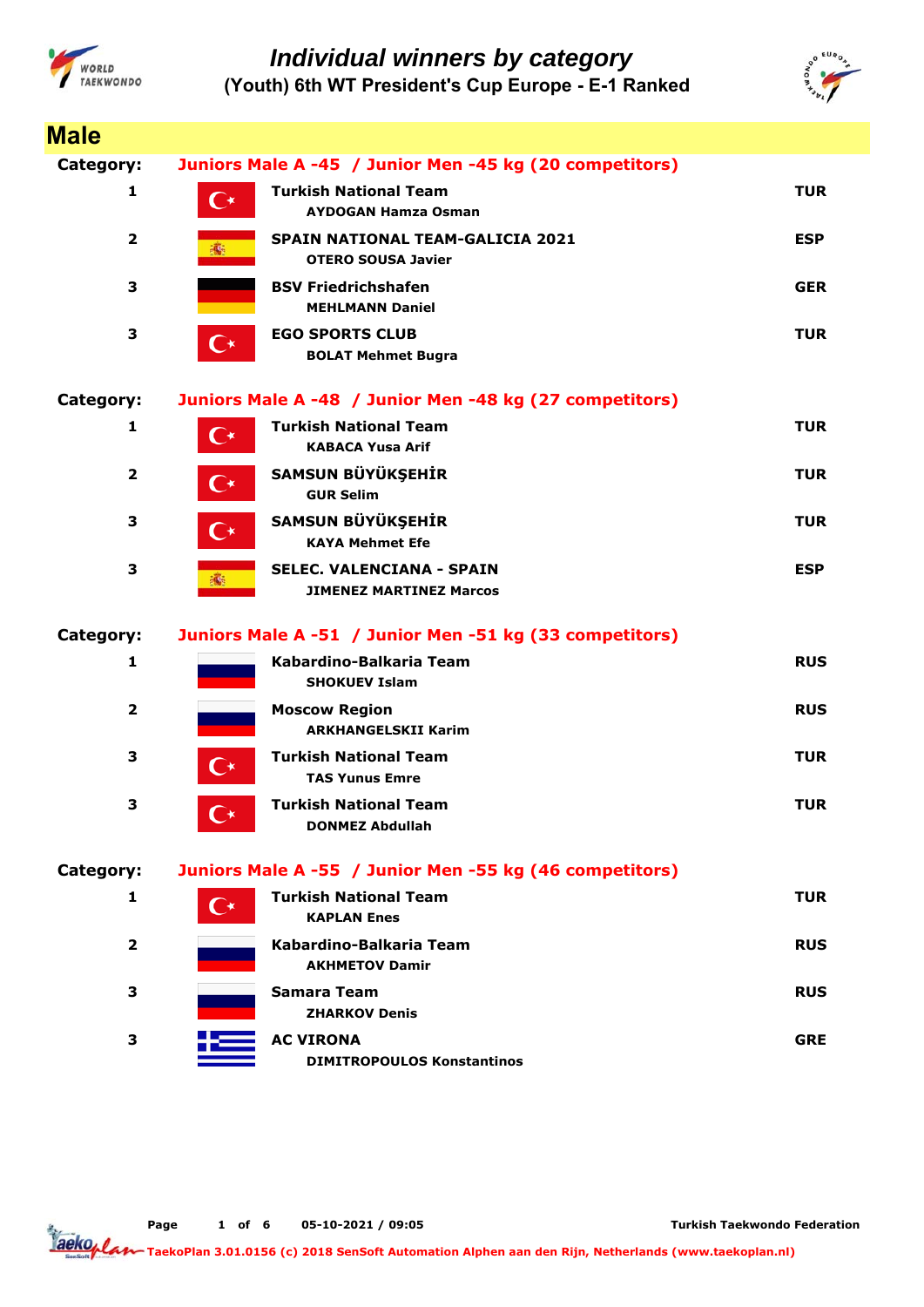



| <b>Male</b>             |                      |                                                                         |            |
|-------------------------|----------------------|-------------------------------------------------------------------------|------------|
| Category:               |                      | Juniors Male A -59 / Junior Men -59 kg (42 competitors)                 |            |
| 1                       | C∗                   | <b>Turkish National Team</b><br><b>DAYIOGLU Omer Faruk</b>              | <b>TUR</b> |
| $\overline{\mathbf{2}}$ | $\mathbf{C}^\star$   | <b>Turkish National Team</b><br><b>ERER Berkay</b>                      | <b>TUR</b> |
| 3                       |                      | <b>Pole FRANCE Junior 2022</b><br><b>ONANGA Herwan</b>                  | <b>FRA</b> |
| 3                       | $\mathbb{C}^*$       | Mersin Büyükşehir Spor Kulübü<br><b>GULEC Furkan</b>                    | <b>TUR</b> |
| Category:               |                      | Juniors Male A -63 / Junior Men -63 kg (33 competitors)                 |            |
| 1                       |                      | Hereya<br><b>DIMITROV Denis</b>                                         | <b>BUL</b> |
| $\overline{\mathbf{2}}$ |                      | <b>SC "Spartak"</b><br><b>BYSTROV Volodymyr</b>                         | <b>UKR</b> |
| 3                       | <b>Die</b>           | <b>TK SABAC</b><br><b>KRAJISNIK Zarko</b>                               | <b>SRB</b> |
| 3                       |                      | <b>AC VIRONA</b><br><b>DAFNIS Nikolaos</b>                              | <b>GRE</b> |
| Category:               |                      | Juniors Male A -68 / Junior Men -68 kg (26 competitors)                 |            |
| $\mathbf{1}$            | 編                    | <b>SPAIN NATIONAL TEAM-GALICIA 2021</b><br><b>SALANOVA LISTE Adrian</b> | <b>ESP</b> |
| $\overline{\mathbf{2}}$ | $\mathbf{C}^{\star}$ | <b>Turkish National Team</b><br><b>ALTINGOZ Cemil Tarik</b>             | <b>TUR</b> |
| 3                       | $\mathbf{C}^{\star}$ | <b>FLIPPER SPOR KULUBU</b><br><b>TOYTOGLU Ozan</b>                      | <b>TUR</b> |
| 3                       |                      | <b>TAEKWONDO 2000</b><br><b>SHIMANSKIY Vladislav</b>                    | <b>RUS</b> |
| Category:               |                      | Juniors Male A -73 / Junior Men -73 kg (20 competitors)                 |            |
| 1                       |                      | <b>Ulyanovsk Team</b><br><b>ZAGORULKO Andrei</b>                        | <b>RUS</b> |
| $\overline{2}$          | ( ∗                  | <b>Turkish National Team</b><br><b>UZUN Efe Haktan</b>                  | <b>TUR</b> |
| 3                       | C∗                   | <b>Izmir Gelisim Spor Kulubu</b><br><b>SASMAZTIN Ege</b>                | <b>TUR</b> |
| 3                       | $\mathbf{C}^\star$   | <b>Turkish National Team</b><br><b>DOGRU Munir Furkan</b>               | <b>TUR</b> |

**Page o 2 f 6 05-10-2021 / 09:05**

**Turkish Taekwondo Federation**

aeko<sub>plar</sub> **TaekoPlan 3.01.0156 (c) 2018 SenSoft Automation Alphen aan den Rijn, Netherlands (www.taekoplan.nl)**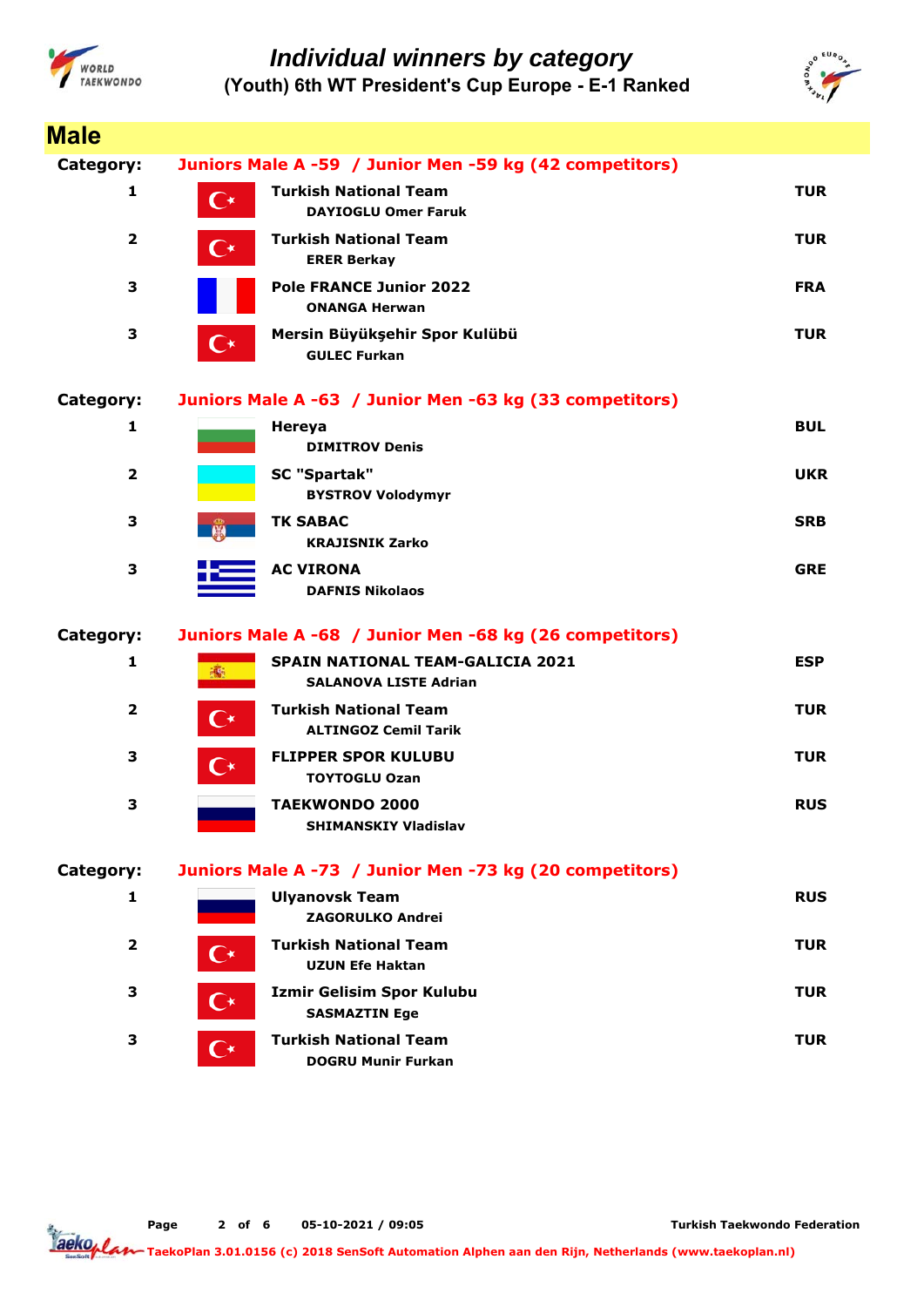



| <b>Male</b>    |                                                                                       |            |
|----------------|---------------------------------------------------------------------------------------|------------|
| Category:      | Juniors Male A -78 / Junior Men -78 kg (14 competitors)                               |            |
| 1              | <b>Turkish National Team</b><br>$\mathsf{C}^\star$<br><b>KILIC Yigithan</b>           | <b>TUR</b> |
| $\overline{2}$ | <b>Turkish National Team</b><br>$\mathbf{C}^{\star}$<br><b>SIMSEK Rahmet Baran</b>    | <b>TUR</b> |
| 3              | <b>ATAKAN TAEKWONDO SAKARYA</b><br>$\overline{\mathbf{C}}$<br><b>SAGLAM Aziz Mert</b> | <b>TUR</b> |
| 3              | <b>Turkish National Team</b><br>$\mathbf{C}^{\star}$<br><b>TEKE Metin Engin</b>       | <b>TUR</b> |
|                |                                                                                       |            |
| Category:      | Juniors Male A +78 / Junior Men +78 kg (20 competitors)                               |            |
| 1              | <b>Lipatov Team</b><br><b>LIPATOV Ilya</b>                                            | <b>UKR</b> |
| $\overline{2}$ | <b>SPAIN NATIONAL TEAM-GALICIA 2021</b><br><b>高</b><br><b>TROITINO AMOEDO Sergio</b>  | <b>ESP</b> |
| 3              | Erzurum Sağlık Gençlik Spor Kulübü<br>$\mathbf{C}^*$<br><b>BUMIN Ahmet Vefa</b>       | <b>TUR</b> |

**Page o 3 f 6 05-10-2021 / 09:05**

**Turkish Taekwondo Federation**

Taekoplan **TaekoPlan 3.01.0156 (c) 2018 SenSoft Automation Alphen aan den Rijn, Netherlands (www.taekoplan.nl)**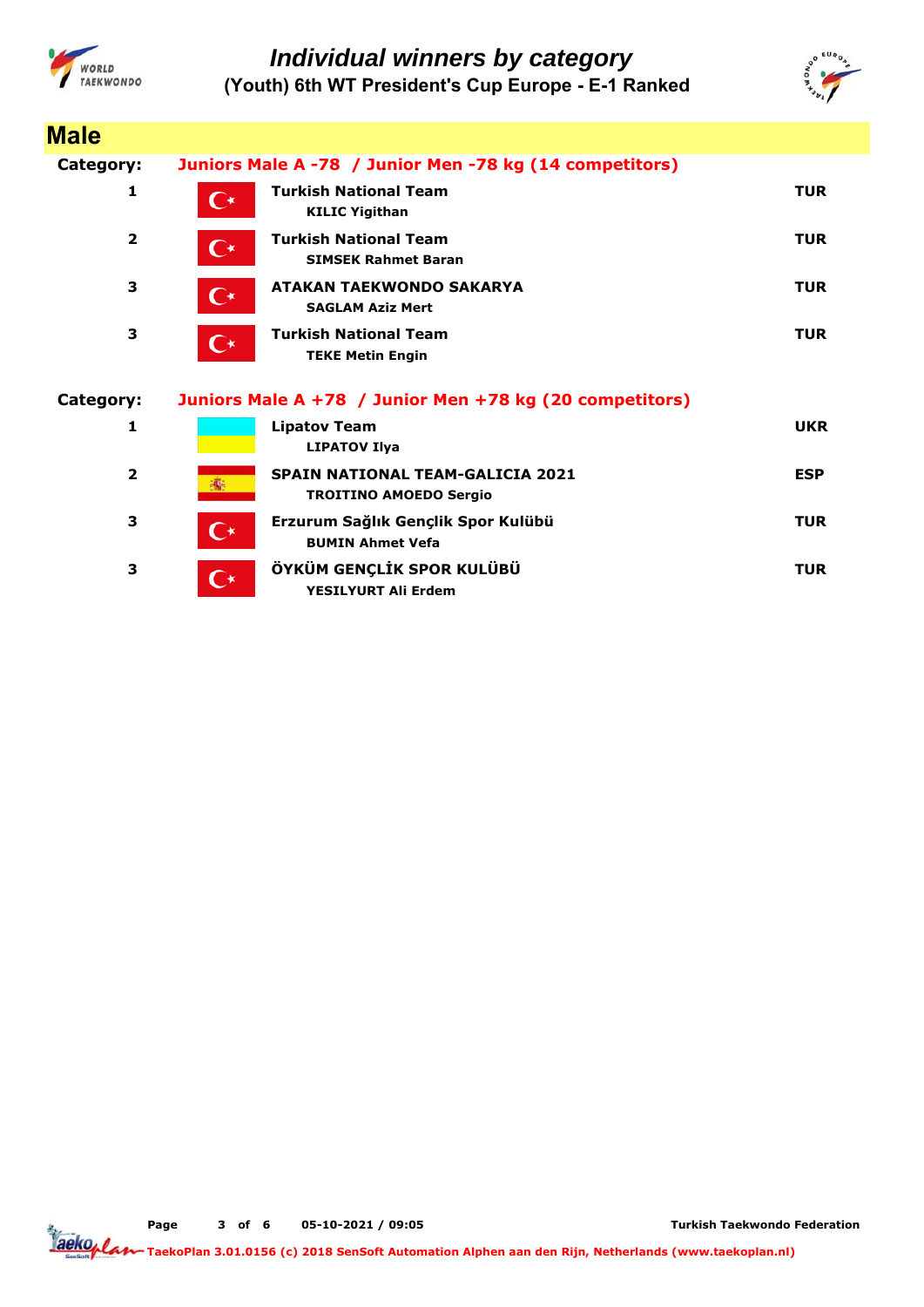



| <b>Female</b>           |                      |                                                                 |            |
|-------------------------|----------------------|-----------------------------------------------------------------|------------|
| Category:               |                      | Juniors Female A -42 / Junior Women -42 kg (20 competitors)     |            |
| 1                       | $\mathbf{C}^\star$   | <b>Turkish National Team</b><br><b>ONER Fatmanur</b>            | <b>TUR</b> |
| $\overline{2}$          | $\mathbf{C}^\star$   | <b>Turkish National Team</b><br><b>GENIS Nehir</b>              | <b>TUR</b> |
| 3                       | $\mathbf{C}^\star$   | <b>AYDIN Esmanur</b>                                            | <b>TUR</b> |
| 3                       | $\mathbf{C}^*$       | AFAD Gençlik Ve Spor Kulübü<br><b>UZUNKAYA Sila Nur</b>         | <b>TUR</b> |
| Category:               |                      | Juniors Female A -44 / Junior Women -44 kg (21 competitors)     |            |
| 1                       |                      | Kabardino-Balkaria Team<br><b>BEKULOVA Milana</b>               | <b>RUS</b> |
| $\overline{\mathbf{2}}$ | $\mathbf{C}^\star$   | <b>Turkish National Team</b><br><b>KESGIN Tuvanna Nazli</b>     | <b>TUR</b> |
| 3                       | $\mathbf{C}^\star$   | <b>Turkish National Team</b><br><b>DINC Irem</b>                | <b>TUR</b> |
| 3                       | $\mathbf{C}^{\star}$ | <b>Turkish National Team</b><br><b>GURBUZ Zehra</b>             | <b>TUR</b> |
| Category:               |                      | Juniors Female A -46 / Junior Women -46 kg (23 competitors)     |            |
| 1                       | $\mathbf{C}^{\star}$ | <b>Turkish National Team</b><br><b>KOSEOGLU Seyma</b>           | <b>TUR</b> |
| 2                       | $\mathbf{C}^{\star}$ | <b>Turkish National Team</b><br><b>DEMIR Aleyna</b>             | <b>TUR</b> |
| 3                       |                      | <b>Russia Nizhny Novgorod Team</b><br><b>SOLOVYOVA Sophia</b>   | <b>RUS</b> |
| З                       |                      | <b>Pole FRANCE Junior 2022</b><br><b>BUTTARELLI Aurelie</b>     | <b>FRA</b> |
| Category:               |                      | Juniors Female A -49 / Junior Women -49 kg (28 competitors)     |            |
| 1                       | $\mathsf{C}^{\star}$ | <b>Turkish National Team</b><br><b>SENYURT Aleyna</b>           | <b>TUR</b> |
| $\mathbf{2}$            |                      | MBU Ssh Sverdlovskogo Rayona, Kaskad<br><b>KONIUKHOVA Dana</b>  | <b>RUS</b> |
| 3                       | ( ∗                  | <b>Turkish National Team</b><br><b>KILINC Halime Neslihan</b>   | <b>TUR</b> |
| 3                       | (Ü)                  | Iran Team- President Cup Europe-Turkey 2021<br><b>ABDI Mona</b> | IRI        |

**Page o 4 f 6 05-10-2021 / 09:05**

**Turkish Taekwondo Federation**

aeko<sub>plar</sub> **TaekoPlan 3.01.0156 (c) 2018 SenSoft Automation Alphen aan den Rijn, Netherlands (www.taekoplan.nl)**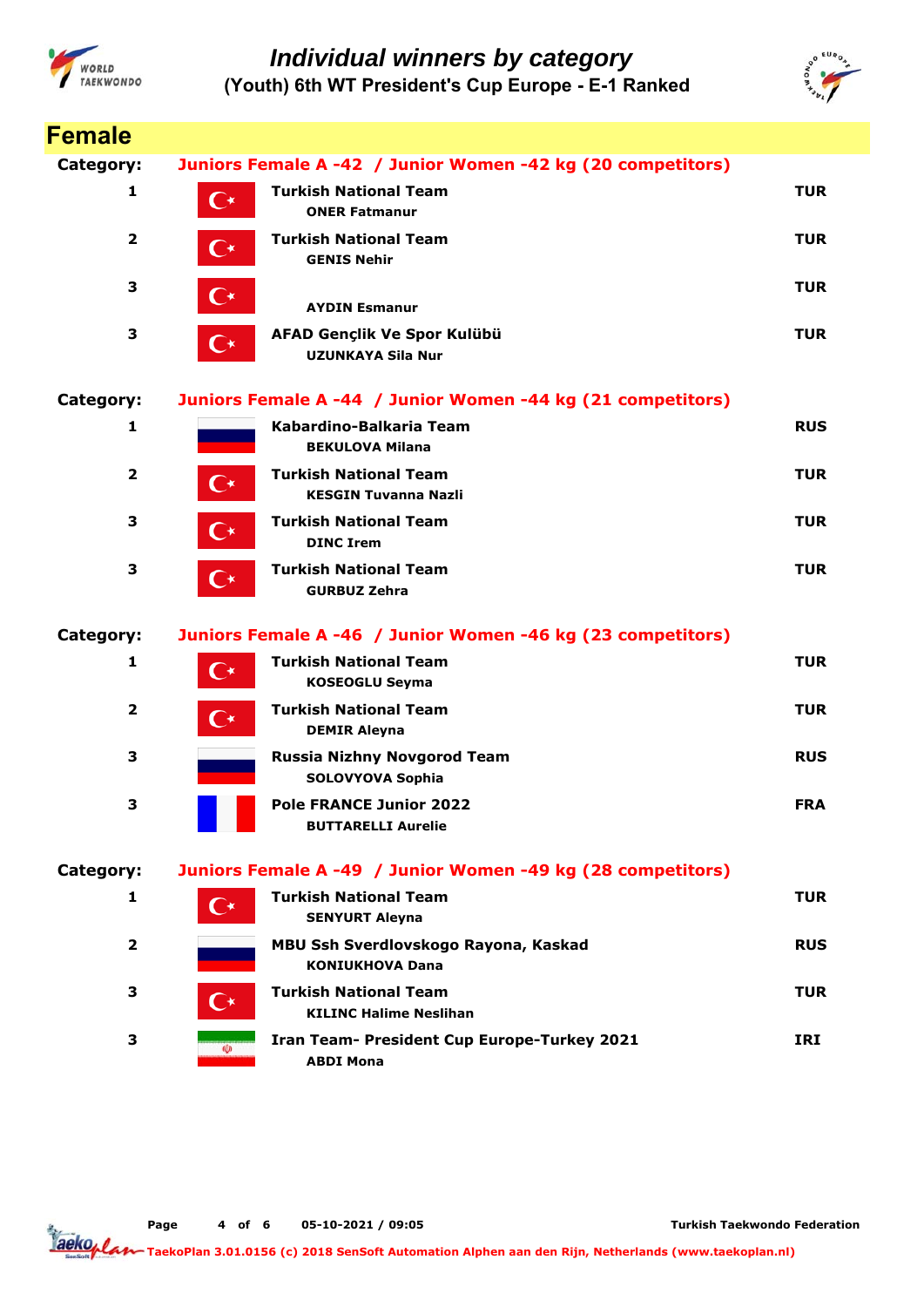



| <b>Female</b>           |                                                                                    |            |
|-------------------------|------------------------------------------------------------------------------------|------------|
| Category:               | Juniors Female A -52 / Junior Women -52 kg (29 competitors)                        |            |
| 1                       | <b>Arion</b><br><b>ZDOR Ksenija</b>                                                | <b>RUS</b> |
| $\overline{\mathbf{2}}$ | <b>Turkish National Team</b><br>$\mathbf{C}^{\star}$<br><b>OZBEY Oyku</b>          | <b>TUR</b> |
| 3                       | <b>Turkish National Team</b><br>€∗<br><b>DULGER Elif Sudem</b>                     | <b>TUR</b> |
| 3                       | <b>Turkish National Team</b><br>$\mathbf{C}^{\star}$<br><b>IYIN Meryem Elif</b>    | <b>TUR</b> |
| Category:               | Juniors Female A -55 / Junior Women -55 kg (26 competitors)                        |            |
| 1                       | <b>Turkish National Team</b><br>$\mathsf{C}^\star$<br><b>GOGEBAKAN Huru Gokce</b>  | <b>TUR</b> |
| $\overline{2}$          | <b>AC VIRONA</b><br><b>KRIATSIOTI Anna Maria</b>                                   | <b>GRE</b> |
| 3                       | <b>TURK TELEKOM TAEKWONDO TEAM</b><br>$\mathsf{C}\star$<br><b>BAGATOR Sahsenem</b> | <b>TUR</b> |
| 3                       | Paris Taekwondo Élite<br><b>NGUYEN Julie</b>                                       | <b>FRA</b> |
| Category:               | Juniors Female A -59 / Junior Women -59 kg (26 competitors)                        |            |
| 1                       | <b>Turkish National Team</b><br>$\mathsf{C}\star$<br><b>OZBEY Ozge</b>             | <b>TUR</b> |
| $\overline{\mathbf{2}}$ | <b>Turkish National Team</b><br>$\mathbf{C}^{\star}$<br><b>YILMAZ Esmanur</b>      | <b>TUR</b> |
| 3                       | <b>Turkish National Team</b><br>C∗<br><b>CAKAL Sefika</b>                          | <b>TUR</b> |
| 3                       | $\mathbf{C}^\star$<br><b>DEMIRALP Buse</b>                                         | <b>TUR</b> |
| Category:               | Juniors Female A -63 / Junior Women -63 kg (29 competitors)                        |            |
| 1                       | <b>Turkish National Team</b><br>$\mathsf{C}^\star$<br><b>ZAFER Isil</b>            | <b>TUR</b> |
| $\overline{\mathbf{2}}$ | <b>ATHLISIS EFKARPIAS-GREECE</b><br><b>SARVANAKI Theopoula</b>                     | <b>GRE</b> |
| 3                       | <b>Turkish National Team</b><br>$\mathsf{C}^\star$<br><b>YIGITALP Hatice Pinar</b> | <b>TUR</b> |
| 3                       | <b>SPAIN NATIONAL TEAM-GALICIA 2021</b><br><b>MONTEMUINO MARTINEZ Irene</b>        | <b>ESP</b> |

**Page o 5 f 6 05-10-2021 / 09:05**

**Turkish Taekwondo Federation**

aeko<sub>plar</sub> **TaekoPlan 3.01.0156 (c) 2018 SenSoft Automation Alphen aan den Rijn, Netherlands (www.taekoplan.nl)**